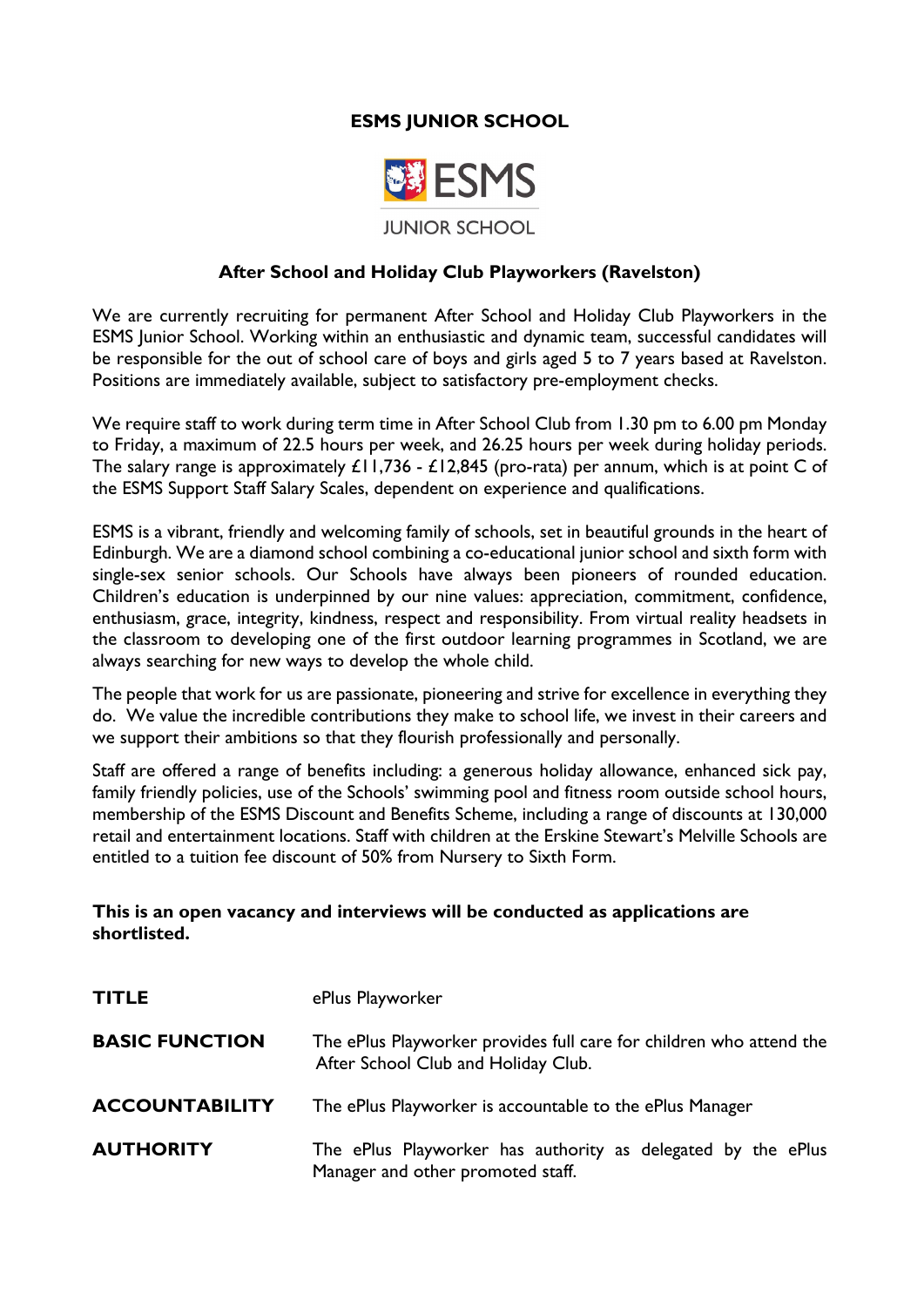**RELATIONSHIPS** The ePlus Playworker works closely with the other ePlus Playworkers and other staff within the school community.

### **KEY TASKS**

- Providing full care for children who attend the After School Club and Holiday Club
- Supervising and interacting with individuals and groups of children on a daily basis
- Preparing and organising resources for each day's activities to provide a play environment for the children which provides high quality care, relaxation and fun
- Liaising with parents on a daily basis
- Taking an active part in the planning and evaluation process and accepting responsibility for the preparation of activities and tasks
- Ensuring that the play area is safe for the children's use and is tided appropriately at the end of the day
- Supervising groups of children on outings

#### **PROFESSIONAL DEVELOPMENT AND REVIEW**

The ePlus Playworker will have opportunities for Staff Development, including regular meetings with their line Managers.

# **PERSON SPECIFICATION**

- Kind and enthusiastic person who puts the interests of the children first
- Responsible and well organised
- Ability to multi-task and prioritise own workload with good attention to detail
- A good team player who relates well to others
- Demonstrates the values of ESMS.

# **EXPERIENCE, SKILLS AND QUALIFICATIONS**

- Experience of working with children is essential
- Playwork or Early Years qualification, or who may be interested in working towards a recognised Childcare qualification for registration with the Scottish Social Services Council (SSSC)
- Knowledge of Microsoft 365 is highly desirable
- An interest in child development is important.

#### **REMUNERATIONS AND OTHER CONSIDERATIONS**

As an equal opportunities employer, ESMS is committed to the equal treatment of all current and prospective employees and does not condone discrimination on the basis of age, disability, sex, sexual orientation, pregnancy and maternity, race or ethnicity, religion or belief, gender identity, or marriage and civil partnership. We aspire to have a diverse and inclusive workplace and strongly encourage suitably qualified applicants from a wide range of backgrounds to apply and join ESMS.